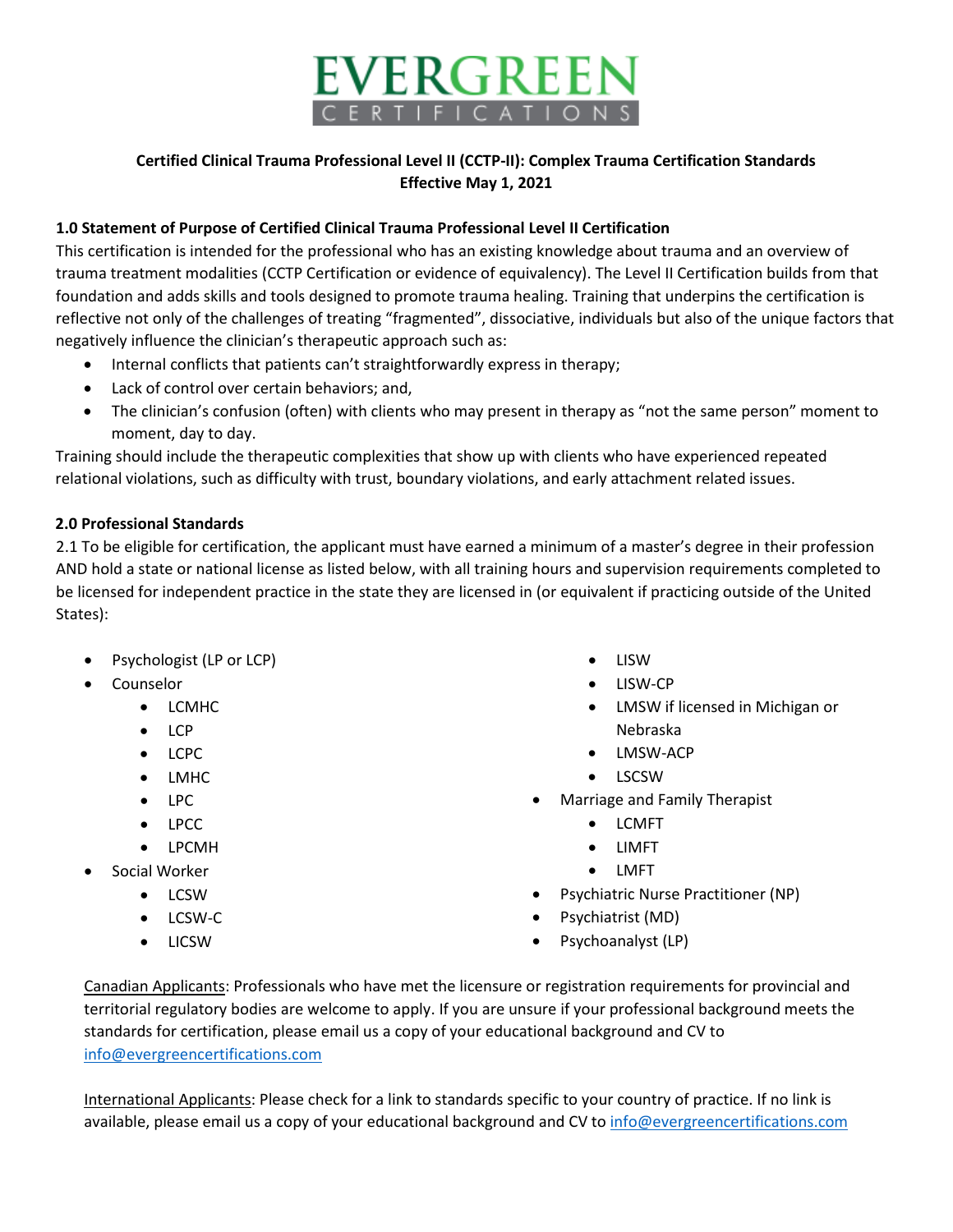2.2 By applying for certification, the applicant agrees to adhere to Evergreen Certifications' Professional Code of Ethics, available a[t www.evergreencertifications.com/codeofethics](http://www.evergreencertifications.com/codeofethics)

### **3.0 Educational Standards**

3.1 Prerequisite for certification:

The candidate must evidence designation as a [Certified Clinical Trauma Professional \(CCTP\)](https://www.evergreencertifications.com/evg/detail/1000/certified-clinical-trauma-professional-cctp) or provide evidence of equivalent knowledge, a minimum of 12 CE hours in the following areas:

- DSM-5® classification of trauma & stressor-related disorder
- Developmental trauma; attachment-related trauma
- Assessment of psychological trauma including Post-Traumatic Stress Disorder (PTSD) and complex trauma
- Assessment tools & scales
- Symptoms of trauma; comorbidities
- Phases of treatment
- An overview of various treatment modalities with a review of the evidence base for each.
- Current literature and research on the latest treatment modalities
- 3.2 The candidate must meet the following education criteria (total minimum of 24 hours of continuing education):
	- Complete a minimum of 18 education hours in complex PTSD & dissociation including hours specific to:
		- o Neurobiology & neuroscience of complex trauma and dissociation
			- **EXPANDED EXPANDED EXPANDED EXPANDED EXPANDED F** Expanded knowledge of the science & applicability of Porges' Polyvagal Theory
			- **Neuroplasticity & neural networks**
			- **Psychopharmacology trauma specific**
			- o Traumatic or disorganized attachment
				- **Styles/strategies/stages of attachment** 
					- Symptoms of traumatic attachment
					- Lack of attachment
					- Neglect
			- o Dissociation, ("fragmentation") and working with parts of self
			- o Adaptations to complex trauma and/or managing co-morbidities inclusive of extreme symptoms: selfinjury, suicide, dissociation, numbing, process and substance addictions, eating disordered behavior, chronic, intractable depression, hyper/hypo sexuality, rage
			- $\circ$  Reframing the symptoms (survival resources or appreciating the protective function of trauma symptoms)
			- o Therapist reactions and managing the therapeutic process:
				- **Countertransference redefined (exploring the parts of the therapist that can get activated while** working with complex trauma clients)
				- **Therapeutic boundaries**
				- Self-care for the therapist
			- o Phase-Oriented Treatment
				- Phase I: Safety & Stabilization (development of therapeutic alliance), skills building (DBT Skills: mindfulness, emotion regulation, distress tolerance and interpersonal effectiveness that bring client back into the window of tolerance)
				- **Phase II: Trauma Processing Modalities. Compare and contrast the following treatment** approaches, including both pros and cons and risks and limitations with an emphasis on any restrictions or cautions when working with complex and dissociative clients. The presenter/educator is free to emphasize more deeply the modality in which they are more expert. Suitable topics include, but are not limited to, (dependent upon new research, positive indicators of treatment success and the evidence-base):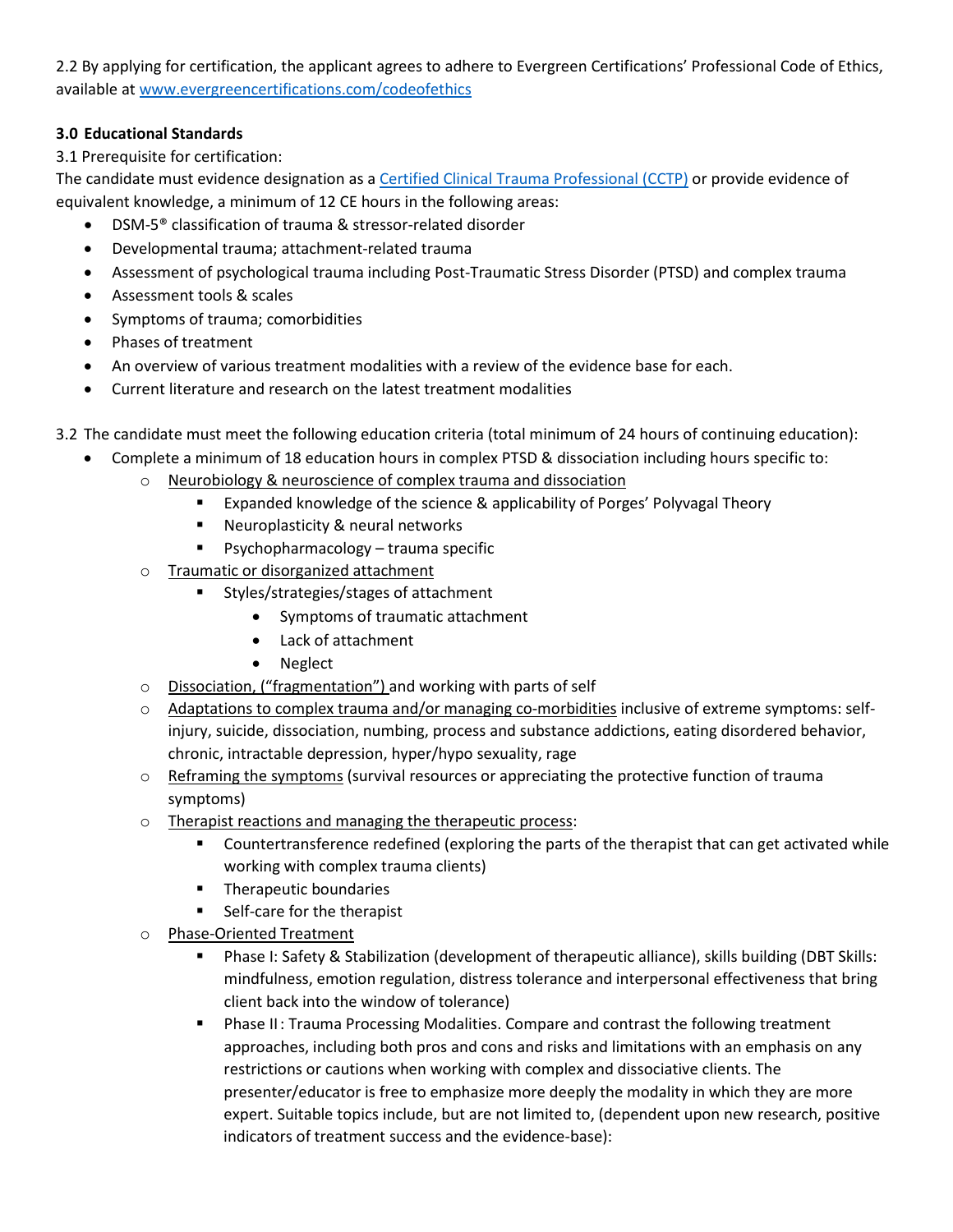- Trauma-focused CBT
- Prolonged Exposure
- Cognitive Processing Therapy
- EMDR
- Gestalt Therapy
- Hypnotherapy
- Psychodrama
- Internal Family Systems
- Somatic Experiencing
- Sensorimotor Psychotherapy
- Phase III: Reintegration into larger systems/mourning/meaning-making
- Complete a minimum of 6 hours in any trauma-processing skill, examples include: EMDR, Internal Family Systems (IFS), Somatic Experiencing, TF-CBT, Cognitive Processing Therapy; and/or a minimum of 6 hours of trauma related content specific to the professional's area of interest, examples include trauma & substance abuse, self-injury, suicide.

3.3 Suitable education sources are approved continuing education training as documented by certificates of completion from the accredited training organization.

Evergreen Certifications will accept courses that have been completed within 3 years of initial application for certification.

# **4.0 Certification Client Work and Consultation Attestation**

The candidate must attest that, over the course of their career, he/she has worked with at least 5 clients who have suffered from complex trauma for a minimum of 6 months in duration and has received at least 10 hours of consultation and/or supervision.

# **5.0 Certification Application Process**

- 1. Submit the following documents:
	- a. A copy of the candidate's professional license
	- b. Copies of completion of training as outline in the Educational Standards
	- c. A signed application form with attestation that the candidate has met all the requirements as detailed herein
- 2. Payment of certification application fee

Evergreen Certifications will certify candidates who meet the above requirements.

*Please note: Certification does not imply endorsement of clinical competency. As a licensed professional, you are responsible for reviewing the scope of practice, including activities that are defined in law as beyond the boundaries of practice in accordance with and in compliance with your profession's standards*.

# **6.0 Renewal of Certification**

To maintain certification, a renewal is required. After your initial 2-year certification, you have the option to renew for 2 years. The steps to apply for a 2-year renewal are as follows:

- 1. Submit the following documentation:
	- a. A copy of your professional licensure
	- b. Completion certificate for twelve (12) clock hours of continuing education in any of the following topics: